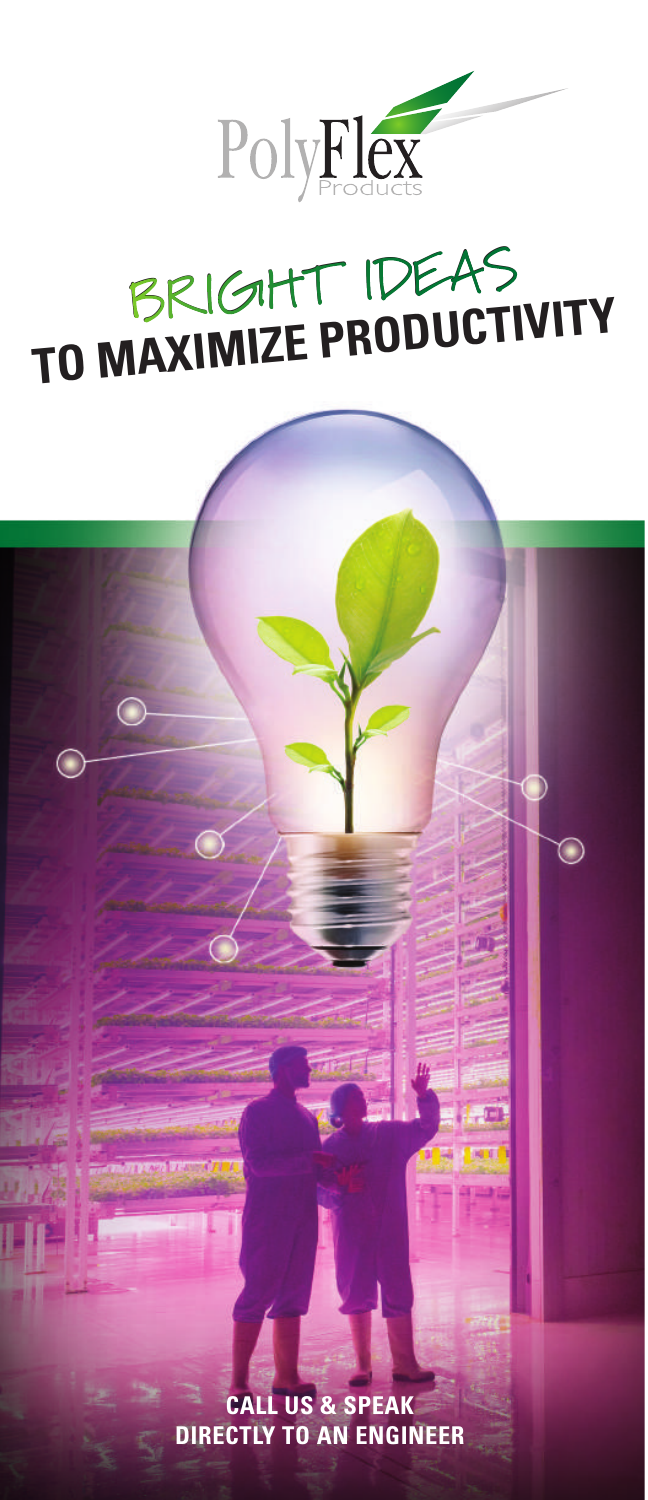# **NEXT-GEN CUSTOM GROWING TRAYS THAT INTEGRATE WITH: TRAYS THAT INTEGRATE WITH: TRAYS THAT INTEGRATE WITH:**





**LIGHTING IRRIGATION LIGHTING IRRIGATION LIGHTING IRRIGATION**



#### **TEMPERATURE STABILIZATION TEMPERATURE STABILIZATION TEMPERATURE STABILIZATION**





**SIZING AUTOMATION SIZING AUTOMATION SIZING AUTOMATION**

## **MANUFACTURING TECHNOLOGY MANUFACTURING TECHNOLOGY MANUFACTURING TECHNOLOGY TO HELP YOU GROW TO HELP YOU GROW TO HELP YOU GROW**

Use Our Engineering Resources to Use Our Engineering Resources to Use Our Engineering Resources to Develop Better Growing Practices. Develop Better Growing Practices. Develop Better Growing Practices.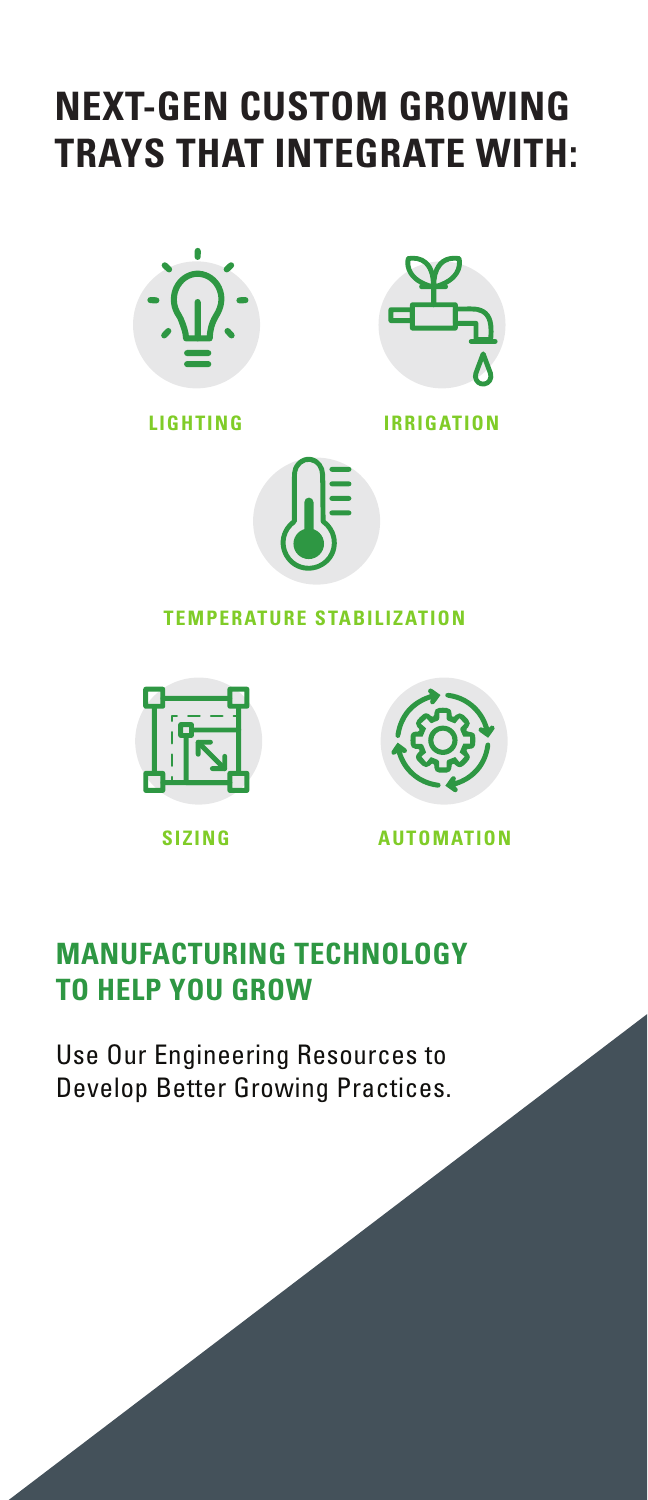### **USE OUR MANUFACTURING USE OUR MANUFACTURING USE OUR MANUFACTURING TECHNOLOGY TO HELP YOU GROW TECHNOLOGY TO HELP YOU GROW TECHNOLOGY TO HELP YOU GROW**

PolyFlex Products partners with growers PolyFlex Products partners with growers PolyFlex Products partners with growers to design, develop and manufacture to design, develop and manufacture to design, develop and manufacture technologies to increase production. technologies to increase production. technologies to increase production. Design and engineering take space, Design and engineering take space, Design and engineering take space, lighting, irrigation, automation, sizing, lighting, irrigation, automation, sizing, lighting, irrigation, automation, sizing, temperature stabilization and durability temperature stabilization and durability temperature stabilization and durability for reuse into consideration. Talk to our for reuse into consideration. Talk to our for reuse into consideration. Talk to our engineers. engineers.



#### **THE LINK BETWEEN MANUFACTURING THE LINK BETWEEN MANUFACTURING THE LINK BETWEEN MANUFACTURING & FARMING & FARMING & FARMING**

PolyFlex Products custom next-gen trays are PolyFlex Products custom next-gen trays are PolyFlex Products custom next-gen trays are designed with high dimensional stability to designed with high dimensional stability to designed with high dimensional stability to facilitate automated harvesting and are facilitate automated harvesting and are facilitate automated harvesting and are nestable and stackable to minimize and save nestable and stackable to minimize and save nestable and stackable to minimize and save valuable space when in transit or not in use. valuable space when in transit or not in use. valuable space when in transit or not in use.

> Perfectly formed durable trays Perfectly formed durable trays Perfectly formed durable trays for perfectly formed crops. for perfectly formed crops. for perfectly formed crops.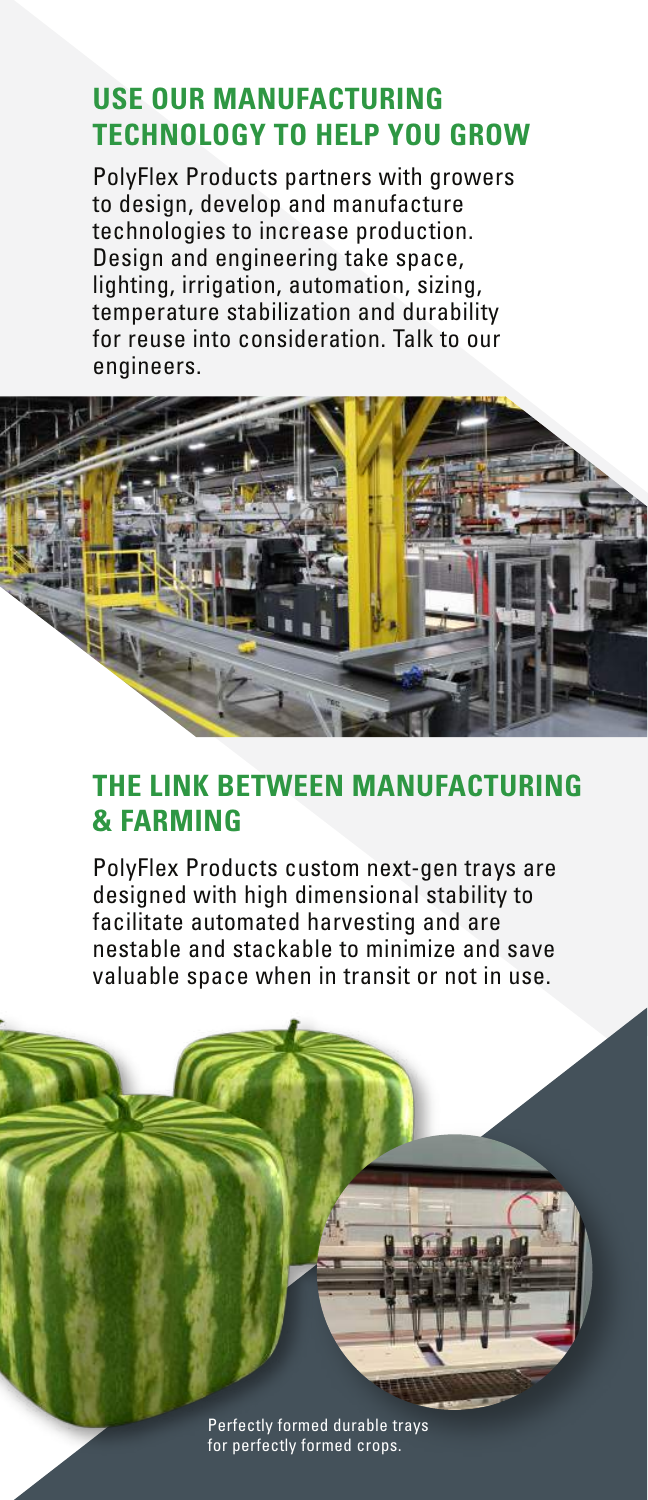## **WE ARE PROBLEM SOLVERS WE ARE PROBLEM SOLVERS WE ARE PROBLEM SOLVERS**

By developing personalized solutions, By developing personalized solutions, By developing personalized solutions, our product development team and our product development team and our product development team and manufacturing expertise ensure the highest manufacturing expertise ensure the highest manufacturing expertise ensure the highest quality and value for our customers. We quality and value for our customers. We quality and value for our customers. We have a culture of continuous improvement have a culture of continuous improvement have a culture of continuous improvement and compliance across our four and compliance across our four and compliance across our four manufacturing facilities in North America. manufacturing facilities in North America. manufacturing facilities in North America.

Dedicated project managers follow the entire Dedicated project managers follow the entire Dedicated project managers follow the entire process from start to finish. Final products process from start to finish. Final products process from start to finish. Final products are washable, recyclable and reusable. are washable, recyclable and reusable. are washable, recyclable and reusable. Together we sustainably create products that Together we sustainably create products that Together we sustainably create products that improve the world. improve the world. improve the world.

Go to polyflexpro.com/circular-product-lifecycle/ Go to polyflexpro.com/circular-product-lifecycle/ Go to polyflexpro.com/circular-product-lifecycle/ to download our Lifecycle Case Study to download our Lifecycle Case Study to download our Lifecycle Case Study

## **MAXIMIZE PRODUCTIVITY MAXIMIZE PRODUCTIVITY MAXIMIZE PRODUCTIVITY & OUTGROW THE COMPETITION & OUTGROW THE COMPETITION & OUTGROW THE COMPETITION**

Success in vertical farming demands precise Success in vertical farming demands precise Success in vertical farming demands precise control of environmental factors to produce control of environmental factors to produce control of environmental factors to produce crops consistently. PolyFlex Products helps crops consistently. PolyFlex Products helps crops consistently. PolyFlex Products helps growers meet these demands with proven growers meet these demands with proven growers meet these demands with proven high-strength, precision-manufactured, high-strength, precision-manufactured, high-strength, precision-manufactured, technologically advanced product technologically advanced product technologically advanced product design, manufacturing processes design, manufacturing processes design, manufacturing processes and polymers. and polymers. and polymers.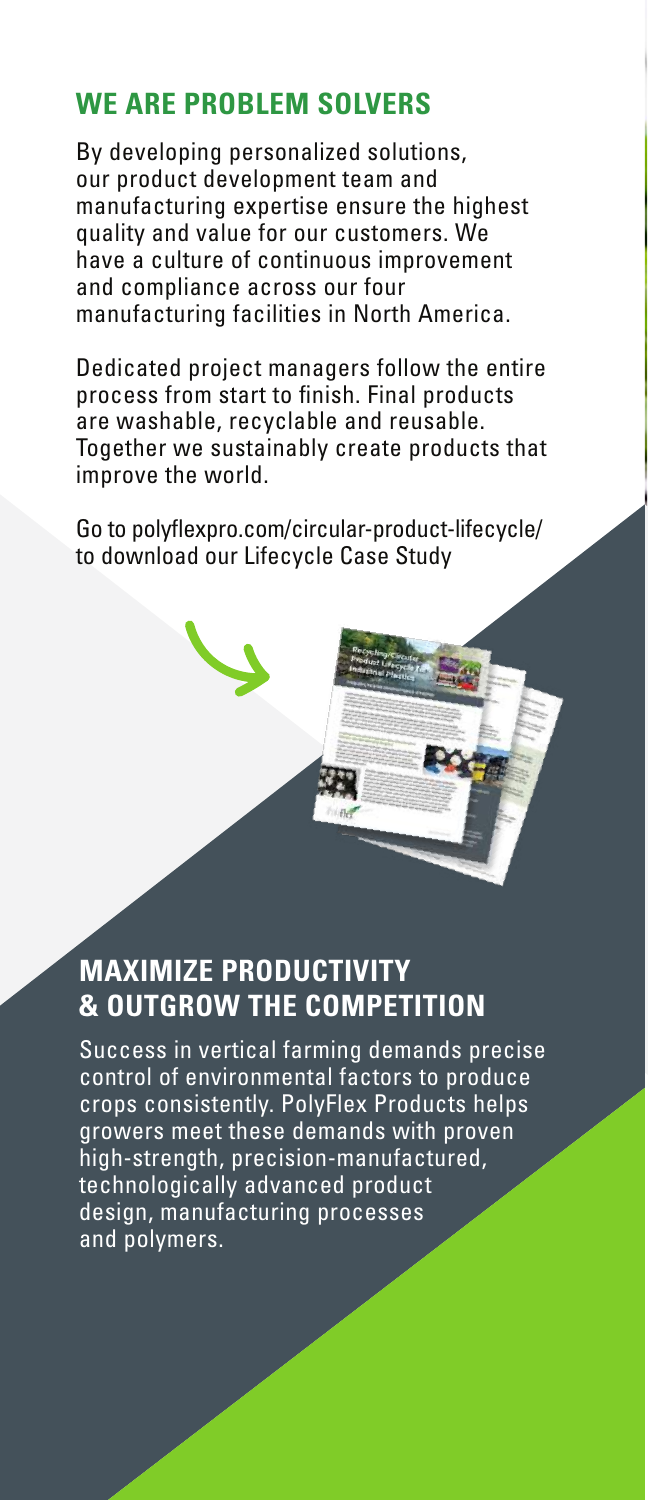## **TURNKEY TURNKEY MANUFACTURING MANUFACTURING MANUFACTURING**

From product design and material From product design and material From product design and material engineering to manufacturing and engineering to manufacturing and engineering to manufacturing and quality testing, we bring a turnkey quality testing, we bring a turnkey quality testing, we bring a turnkey solution to every project. solution to every project. solution to every project.



**DESIGN**



**TOOLING TOOLING**



**IGN** ENGINEERING PROTO



#### **ENGINEERING PROTOTYPING**



#### **MANUFACTURING MANUFACTURING MANUFACTURING**

Solid Elastomer Urethane, Foamed Solid Elastomer Urethane, Foamed Solid Elastomer Urethane, Foamed Urethane, Thermoplastic Injection, Urethane, Thermoplastic Injection, Urethane, Thermoplastic Injection, Thermoforming Thermoforming